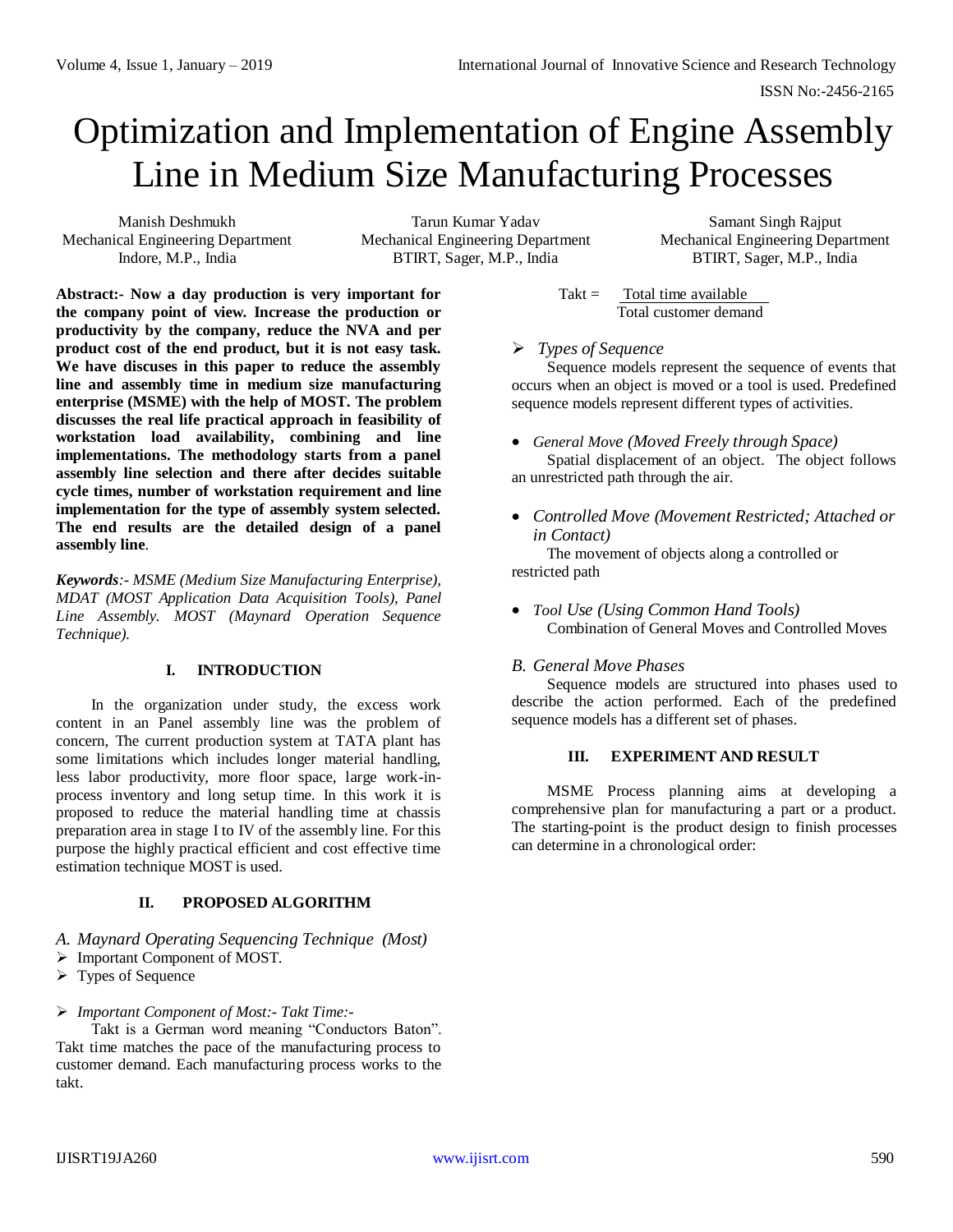ISSN No:-2456-2165

| Op. no. | Operation description                                          | Most time |       |
|---------|----------------------------------------------------------------|-----------|-------|
|         |                                                                | sec       | min   |
|         | Loading engine over conveyer,                                  | 132.6     | 2.21  |
|         | Timer belt tension checking.                                   |           |       |
| 2       | Timer front cover top,                                         | 147.96    | 2.466 |
|         | front cover bottom tightening                                  |           |       |
| 3       | Fitment of hose pipes                                          | 120.16    | 2.002 |
| 4       | Fitment of clutch plate assembly                               | 179.92    | 2.99  |
| 5       | Attachment of manual gear                                      |           | 2.8   |
| 6       | Tightening of manual gear box (Base Manual)                    |           | 0.94  |
| 7       | Alternator mount bracket fitment and Alternator fitment & belt | 164.08    | 2.73  |
|         | tightening                                                     |           |       |
|         | Cat con bracket,                                               |           |       |
| 8       | Silencer bracket,                                              | 165.16    | 2.75  |
|         | clutch cable bracket fitment                                   |           |       |
| 9       | Cat con with heat shield fitment.                              |           |       |
|         | A mount fitment,                                               | 67.32     | 1.122 |
|         | B mount fitment.                                               |           |       |
| 10      | "Rotate block by 180 deg                                       | 178.48    | 2.97  |
|         | AC compressor bracket fitment AC compressor fitment"           |           |       |
| 11      | All Engine Dressing Operations                                 | 588.6     | 9.81  |
|         | <b>Total Panel Service Line Assembly Flow Time</b>             | 1969.6    | 32.79 |

## Table 1:- Panel Service Line Assembly Flow-1

| Op.no.         | Operation description                                                                                                                                                                                       | Most time |        |
|----------------|-------------------------------------------------------------------------------------------------------------------------------------------------------------------------------------------------------------|-----------|--------|
|                |                                                                                                                                                                                                             | sec       | min    |
| 1              | Loading engine over the conveyor<br>Timer belt tension checking<br>Timer front cover tightening                                                                                                             | 255       | 4.252  |
| $\overline{2}$ | Timer front cover bottom tightening                                                                                                                                                                         | 127.32    | 2.122  |
| 3              | Rotate block by 90 deg to bring inlet manifold side in front<br>Fitment of hose pipes and fuel lines<br>256.88<br>Rotate block by 90 deg to bring engine rear side in front<br>CVT driven pulley attachment |           | 4.28   |
| 4              | Fitment of clutch plate assembly<br><b>CVT</b> End Gear Box fitment                                                                                                                                         | 109.6     | 1.826  |
| 5              | Attachment of manual gear box<br>CVT Driven pulley Tightening<br>CVT Driver Pulley Fitment & Tightening                                                                                                     | 140       | 2.33   |
| 6              | Tightening of manual gear box<br>CVT Belt mounting, installation bolt tightening and tensioning<br>CVT front cover attachment                                                                               | 292.88    | 4.88   |
| 7              | CVT Front cover tightening<br>Rotate block by 90 deg<br>AC compressor bracket fitment                                                                                                                       |           | 1.78   |
| 8              | Alternator belt tension checking, Oil level checking, Oil sump drain plug torque<br>check, Oil plug bolt torque check, head cover bolt check, damper pulley bolt<br>check, blanking of openings,            | 96.4      | 1.6    |
| 9              | Visual Inspection, History card filling, Loading on despatch trailer                                                                                                                                        | 155.8     | 2.596  |
|                | Total Panel Service Line Assembly Flow Time                                                                                                                                                                 | 1540      | 25.666 |

Table 2:- Panel Service Line Assembly Flow-2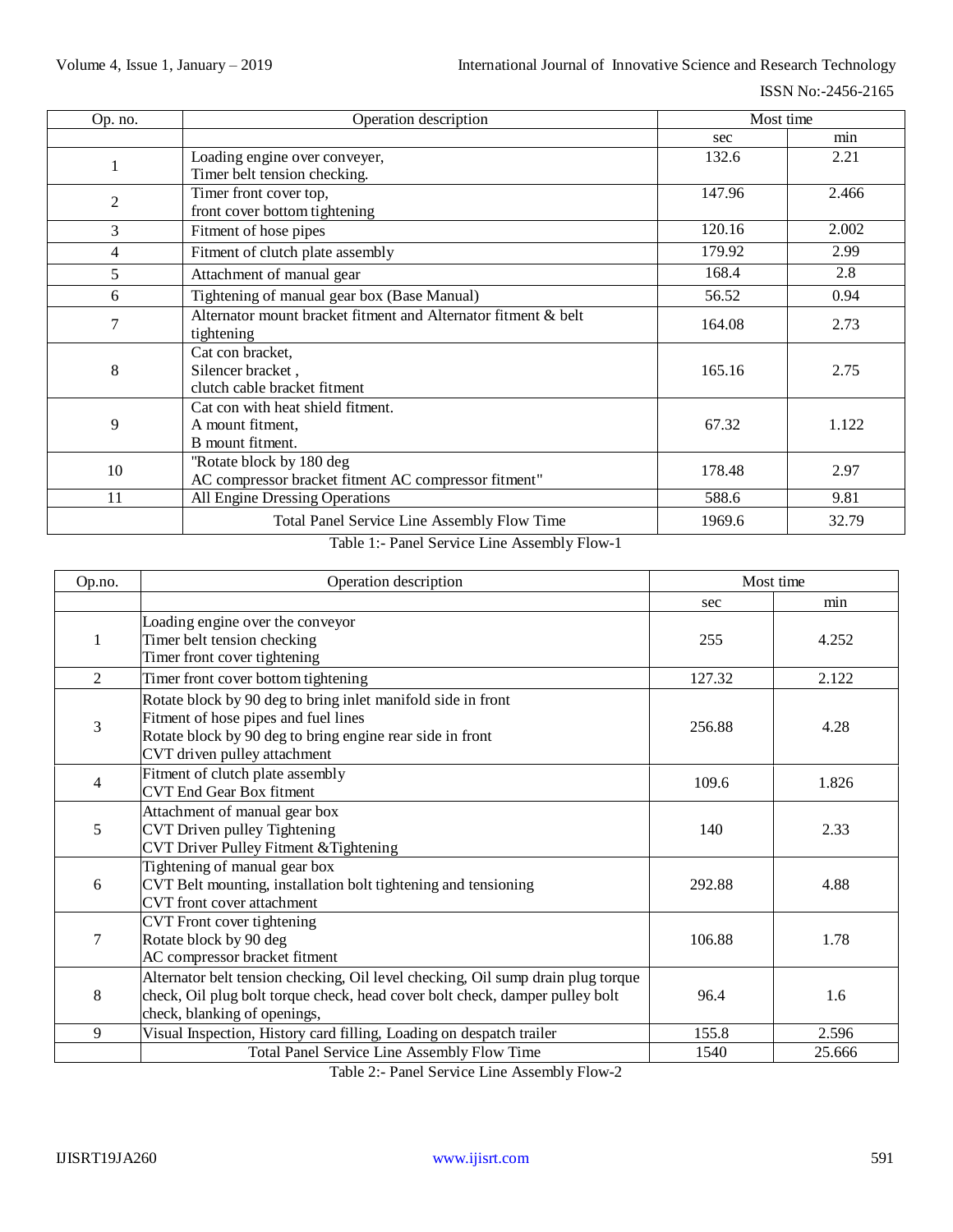| Op. no.        | Operation description                                           | Most time |        |
|----------------|-----------------------------------------------------------------|-----------|--------|
|                |                                                                 | sec       | min    |
| $\mathbf{1}$   | Loading of Engine on Conveyor,                                  |           |        |
|                | Timer belt tension checking,                                    | 136.25    | 2.27   |
|                | Timer front cover tightening                                    |           |        |
|                | Rotation of block by 90 deg,                                    |           |        |
| 2              | Fitment of hose pipes and fuel lines,                           | 266.88    | 4.44   |
|                | Driven CVT pulley attachment                                    |           |        |
|                | CVT Driven pulley tightening,                                   |           |        |
| 3              | CVT Driver pulley fitment & tightening,                         | 157.96    | 2.63   |
|                | CVT belt mounting on driver pulley, attachment of driver pulley |           |        |
|                | installation bolt                                               |           |        |
| $\overline{4}$ | Driven pulley adjustment for belt tightening, CVT front cover   | 109.6     | 1.82   |
|                | attachment                                                      |           |        |
|                | CVT front cover tightening,                                     |           |        |
| 5              | Alternator fitment,                                             | 97.6      | 1.62   |
|                | Belt tensioning                                                 |           |        |
|                | Alternator belt tension checking,                               |           | 2.32   |
|                | Oil level checking,                                             |           |        |
|                | Oil sump drain plug torque check,                               |           |        |
| 6              | Oil plug bolt torque check,                                     | 139.4     |        |
|                | Head cover bolt check,                                          |           |        |
|                | Damper pulley bolt check,                                       |           |        |
|                | Blanking of openings,                                           |           |        |
|                | Visual Inspection,                                              |           |        |
| $\tau$         | History card filling,                                           | 155.8     | 2.596  |
|                | Loading on dispatch trailer                                     |           |        |
|                | Total Panel Service Line Assembly Flow Time                     | 1063.49   | 17.696 |

#### Table 3:- Panel Service Line Assembly Flow-3

| Op. no.        | Operation description                                                                                                                                                                            | Most time      |       |
|----------------|--------------------------------------------------------------------------------------------------------------------------------------------------------------------------------------------------|----------------|-------|
|                |                                                                                                                                                                                                  | sec            | min   |
|                | Loading of Engine on Conveyor, Timer belt tension checking,<br>Timer front cover tightening                                                                                                      | 180.52         | 3.008 |
| $\overline{2}$ | Rotation of block by 90 deg, Fitment of hose pipes and fuel lines,<br>Driven CVT pulley attachment                                                                                               | 156.88<br>2.61 |       |
| 3              | CVT Driven pulley tightening,<br>CVT Driver pulley fitment & tightening,<br>117.24<br>CVT belt mounting on driver pulley, attachment of driver pulley installation<br>bolt                       |                | 1.954 |
| 4              | Driven pulley adjustment for belt tightening, CVT front cover attachment                                                                                                                         | 139.6          | 2.326 |
| 5              | CVT front cover tightening, Alternator fitment, Belt tensioning                                                                                                                                  | 100.6          | 1.67  |
| 6              | Alternator belt tension checking, Oil level checking, Oil sump drain plug<br>torque check, Oil plug bolt torque check, Head cover bolt check, Damper<br>pulley bolt check, Blanking of openings, | 159.4          | 2.656 |
| 7              | Visual Inspection, History card filling, Loading on dispatch trailer                                                                                                                             | 155.8          | 2.596 |
|                | TOTAL PANEL SERVICE LINE ASSEMBLY FLOW TIME                                                                                                                                                      | 1010.04        | 16.82 |

Table 4:- Panel Service Line Assembly Flow-4